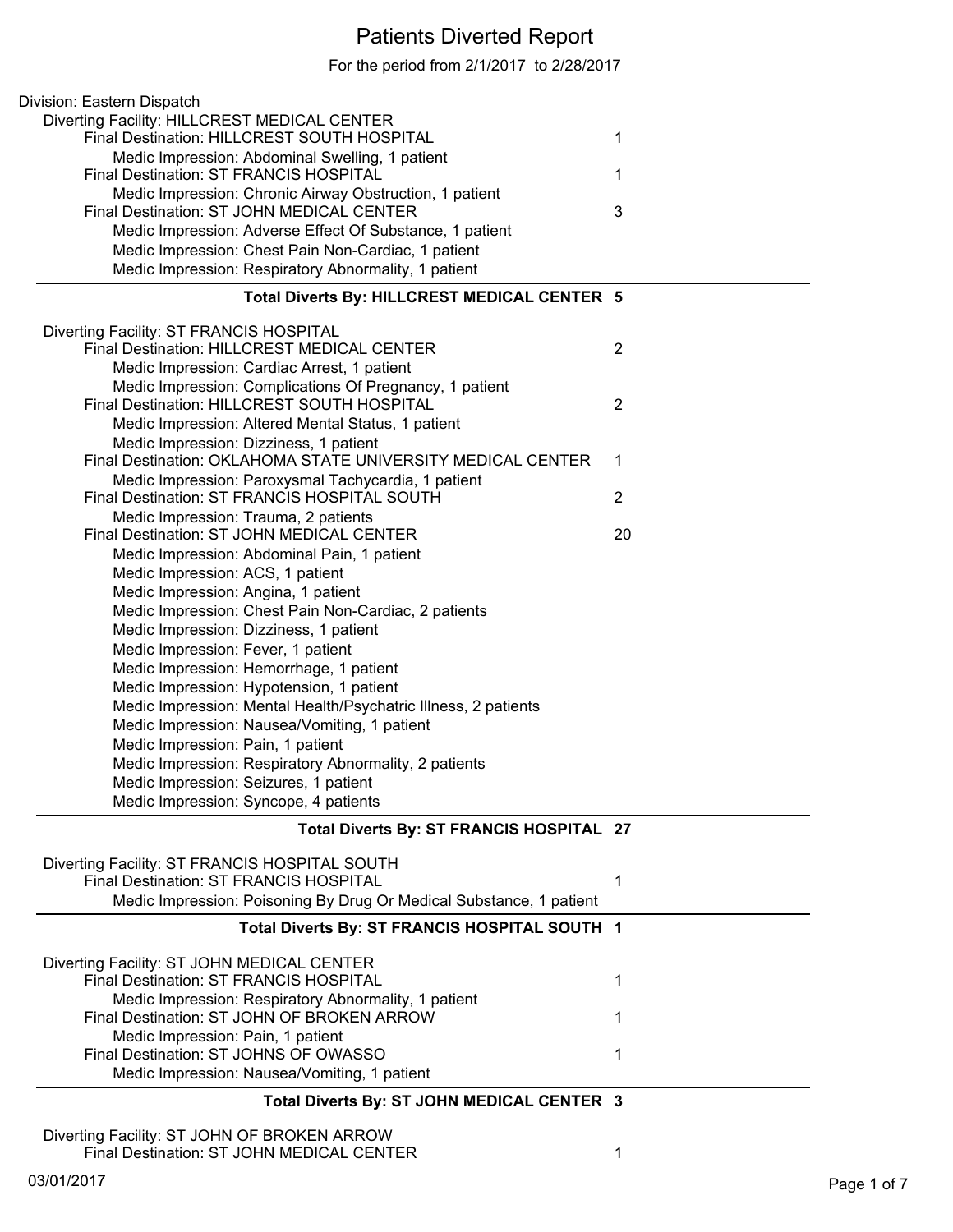## **Total Diverts By: ST JOHN OF BROKEN ARROW 1**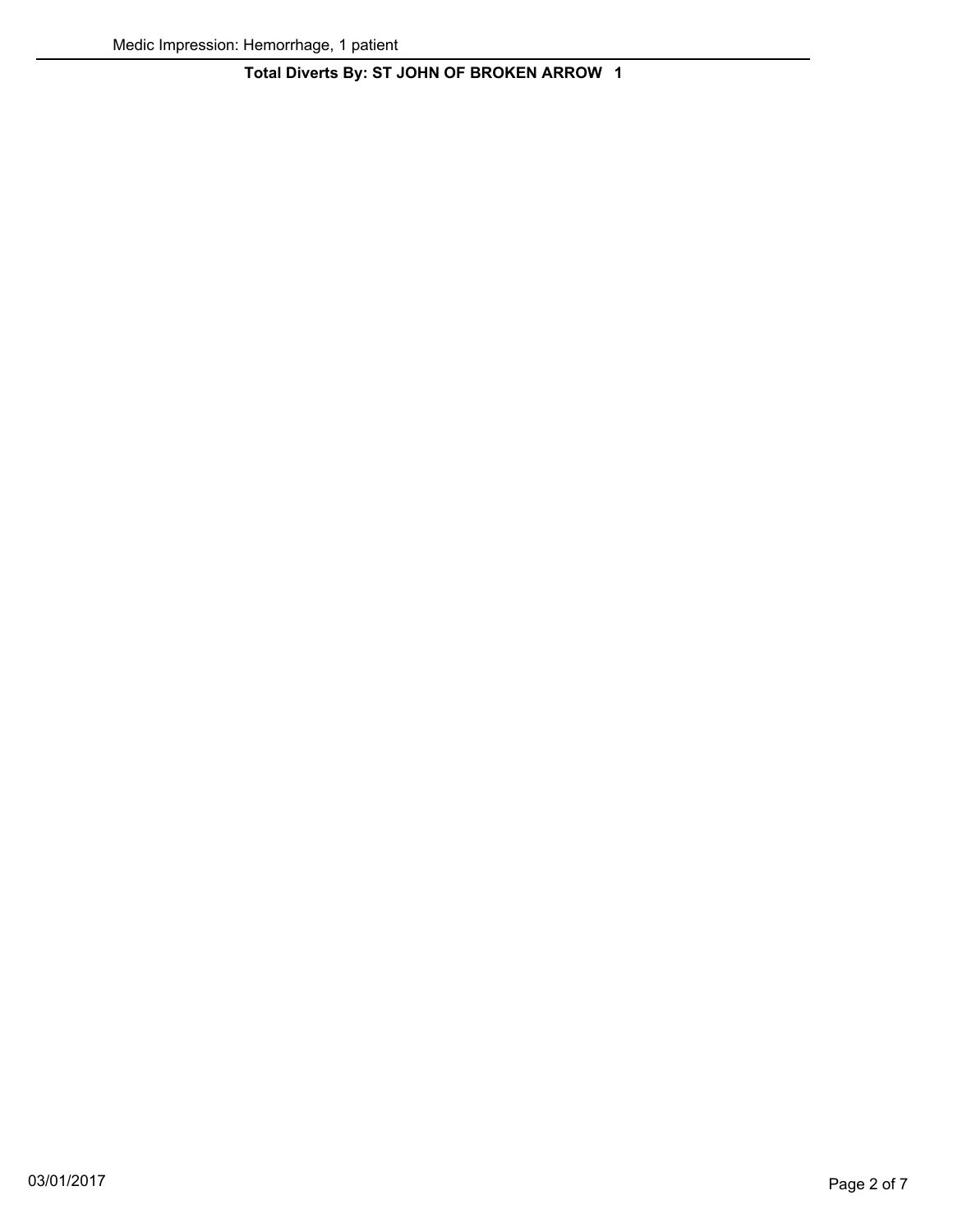| Division: Western Dispatch                                                                          |                |
|-----------------------------------------------------------------------------------------------------|----------------|
| Diverting Facility: ALLIANCE HEALTH - MIDWEST<br>Final Destination: OU MEDICAL CENTER EDMOND        | 1              |
| Medic Impression: Pain, 1 patient<br>Final Destination: PRESBYTERIAN TOWER-OU MEDICAL               | 1              |
| Medic Impression: Respiratory Abnormality, 1 patient                                                |                |
| Final Destination: ST ANTHONYS HOSPITAL                                                             | 1              |
| Medic Impression: Altered Mental Status, 1 patient                                                  |                |
| Total Diverts By: ALLIANCE HEALTH - MIDWEST 3                                                       |                |
| Diverting Facility: BAPTIST INTEGRIS MEDICAL CENTER                                                 |                |
| Final Destination: ALLIANCEHEALTH - DEACONESS                                                       | 8              |
| Medic Impression: Cardiac Arrest, 1 patient                                                         |                |
| Medic Impression: Mental Health/Psychatric Illness, 1 patient<br>Medic Impression: Pain, 2 patients |                |
| Medic Impression: Seizures, 1 patient                                                               |                |
| Medic Impression: Syncope, 2 patients                                                               |                |
| Medic Impression: Trauma, 1 patient                                                                 |                |
| <b>Final Destination: CANADIAN VALLEY INTEGRIS REGNL</b>                                            | $\overline{2}$ |
| Medic Impression: Hemorrhage Of Gastrointestinal Tract, 1 patient                                   |                |
| Medic Impression: Status Post, 1 patient                                                            |                |
| Final Destination: INTEGRIS MEDICAL CENTER - EDMOND                                                 | 3              |
| Medic Impression: Chest Pain Non-Cardiac, 1 patient                                                 |                |
| Medic Impression: Paroxysmal Tachycardia, 1 patient                                                 |                |
| Medic Impression: Respiratory Abnormality, 1 patient                                                |                |
| Final Destination: MERCY HEALTH CENTER                                                              | 3              |
| Medic Impression: Altered Mental Status, 1 patient                                                  |                |
| Medic Impression: Respiratory Abnormality, 1 patient                                                |                |
| Medic Impression: Trauma, 1 patient                                                                 |                |
| Final Destination: PRESBYTERIAN TOWER-OU MEDICAL                                                    | $\overline{2}$ |
| Medic Impression: Altered Mental Status, 1 patient<br>Medic Impression: CVA/TIA, 1 patient          |                |
| Final Destination: SOUTHWEST INTEGRIS MEDICAL CEN                                                   | $\overline{2}$ |
| Medic Impression: Altered Mental Status, 1 patient                                                  |                |
| Medic Impression: Syncope, 1 patient                                                                |                |
| Final Destination: ST ANTHONYS HOSPITAL                                                             | 1              |
| Medic Impression: Hemorrhage Of Gastrointestinal Tract, 1 patient                                   |                |
| Final Destination: WOMEN AND CHILDREN'S AT OU MED CENTER                                            | $\overline{2}$ |
| Medic Impression: Seizures, 1 patient                                                               |                |
| Medic Impression: Syncope, 1 patient                                                                |                |
| Total Diverts By: BAPTIST INTEGRIS MEDICAL CENTER 23                                                |                |
| Diverting Facility: INTEGRIS MEDICAL CENTER - EDMOND                                                |                |
| Final Destination: OU MEDICAL CENTER EDMOND                                                         | 1              |
| Medic Impression: Chest Pain Non-Cardiac, 1 patient                                                 |                |
| Total Diverts By: INTEGRIS MEDICAL CENTER - EDMOND 1                                                |                |
| Diverting Facility: MERCY HEALTH CENTER                                                             |                |
| Final Destination: ALLIANCEHEALTH - DEACONESS                                                       | 4              |
| Medic Impression: Fever, 3 patients                                                                 |                |
| Medic Impression: Hypotension, 1 patient                                                            |                |
| Final Destination: BAPTIST INTEGRIS MEDICAL CENTER                                                  | 10             |
| Medic Impression: Abdominal Tenderness, 1 patient                                                   |                |
| Medic Impression: Altered Mental Status, 2 patients                                                 |                |
| Medic Impression: CVA/TIA, 2 patients                                                               |                |
| Medic Impression: Dizziness, 1 patient                                                              |                |
| Medic Impression: Hypotension, 1 patient                                                            |                |
| Medic Impression: Nausea/Vomiting, 1 patient                                                        |                |
| Medic Impression: Pain, 1 patient                                                                   |                |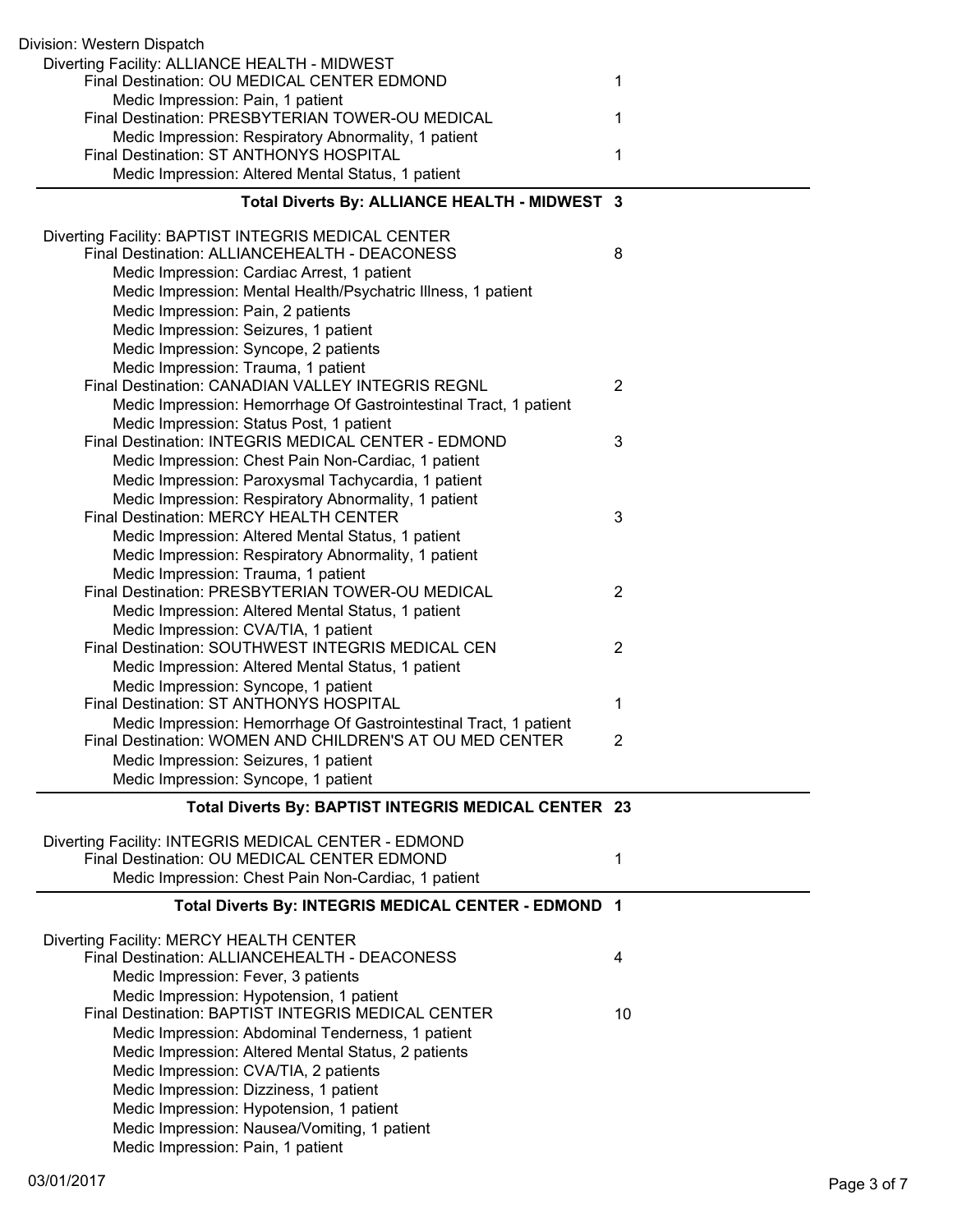| Medic Impression: Respiratory Abnormality, 1 patient<br><b>Final Destination: CANADIAN VALLEY INTEGRIS REGNL</b> | 4              |
|------------------------------------------------------------------------------------------------------------------|----------------|
| Medic Impression: Altered Mental Status, 1 patient                                                               |                |
| Medic Impression: Dizziness, 1 patient                                                                           |                |
| Medic Impression: Hypertension, 1 patient                                                                        |                |
| Medic Impression: Respiratory Abnormality, 1 patient                                                             |                |
| Final Destination: INTEGRIS MEDICAL CENTER - EDMOND                                                              | 3              |
| Medic Impression: Altered Mental Status, 1 patient                                                               |                |
| Medic Impression: Pain, 1 patient                                                                                |                |
| Medic Impression: Respiratory Abnormality, 1 patient<br>Final Destination: MERCY HEALTH CENTER                   |                |
| Medic Impression: Pain, 1 patient                                                                                | 1              |
| Final Destination: OKLAHOMA HEART HOSPITAL                                                                       | 1              |
| Medic Impression: Congestive Heart Failure, 1 patient                                                            |                |
| Final Destination: OU MEDICAL CENTER EDMOND                                                                      | 3              |
| Medic Impression: Fever, 1 patient                                                                               |                |
| Medic Impression: Pain, 1 patient                                                                                |                |
| Medic Impression: Respiratory Abnormality, 1 patient                                                             |                |
| Final Destination: ST ANTHONYS HOSPITAL                                                                          | 1              |
| Medic Impression: Respiratory Abnormality, 1 patient                                                             |                |
| Final Destination: WOMEN AND CHILDREN'S AT OU MED CENTER                                                         | 1              |
| Medic Impression: Respiratory Abnormality, 1 patient                                                             |                |
| Total Diverts By: MERCY HEALTH CENTER 28                                                                         |                |
| Diverting Facility: NORMAN REGIONAL HEALTHPLEX                                                                   |                |
| Final Destination: NORMAN REGIONAL HOSPITAL                                                                      | $\overline{2}$ |
| Medic Impression: Abdominal Pain, 1 patient                                                                      |                |
| Medic Impression: Hemorrhage, 1 patient                                                                          |                |
| Total Diverts By: NORMAN REGIONAL HEALTHPLEX 2                                                                   |                |
|                                                                                                                  |                |
|                                                                                                                  |                |
| Diverting Facility: NORMAN REGIONAL MEDICAL CENTER - MOORE                                                       |                |
| Final Destination: NORMAN REGIONAL HOSPITAL                                                                      | $\overline{2}$ |
| Medic Impression: Fever, 1 patient                                                                               |                |
| Medic Impression: Trauma, 1 patient                                                                              |                |
| Total Diverts By: NORMAN REGIONAL MEDICAL CENTER - MOORE 2                                                       |                |
| Diverting Facility: OKLAHOMA CITY VA HOSPITAL                                                                    |                |
| Final Destination: ALLIANCE HEALTH - MIDWEST                                                                     | $\overline{2}$ |
| Medic Impression: Diabetes Mellitus Uncontrolled, 1 patient                                                      |                |
| Medic Impression: Respiratory Abnormality, 1 patient                                                             |                |
| Final Destination: INTEGRIS MEDICAL CENTER - EDMOND                                                              | 1              |
| Medic Impression: Chronic Airway Obstruction, 1 patient                                                          |                |
| <b>Final Destination: MERCY HEALTH CENTER</b>                                                                    | 3              |
| Medic Impression: Altered Mental Status, 1 patient                                                               |                |
| Medic Impression: Respiratory Abnormality, 2 patients<br>Final Destination: OKLAHOMA CITY VA HOSPITAL            | $\overline{2}$ |
| Medic Impression: Alcohol Abuse, 1 patient                                                                       |                |
| Medic Impression: Pain, 1 patient                                                                                |                |
| Final Destination: OKLAHOMA HEART HOSPITAL                                                                       | 1              |
| Medic Impression: ACS, 1 patient                                                                                 |                |
| Final Destination: PRESBYTERIAN TOWER-OU MEDICAL                                                                 | 5              |
| Medic Impression: Altered Mental Status, 1 patient                                                               |                |
| Medic Impression: Diabetes Mellitus Uncontrolled, 1 patient                                                      |                |
| Medic Impression: Hemorrhage Of Gastrointestinal Tract, 1 patient                                                |                |
| Medic Impression: Respiratory Abnormality, 1 patient                                                             |                |
| Medic Impression: Seizures, 1 patient                                                                            |                |
| Final Destination: SOUTHWEST INTEGRIS MEDICAL CEN                                                                | 3              |
| Medic Impression: Chest Pain Non-Cardiac, 1 patient<br>Medic Impression: Pain, 1 patient                         |                |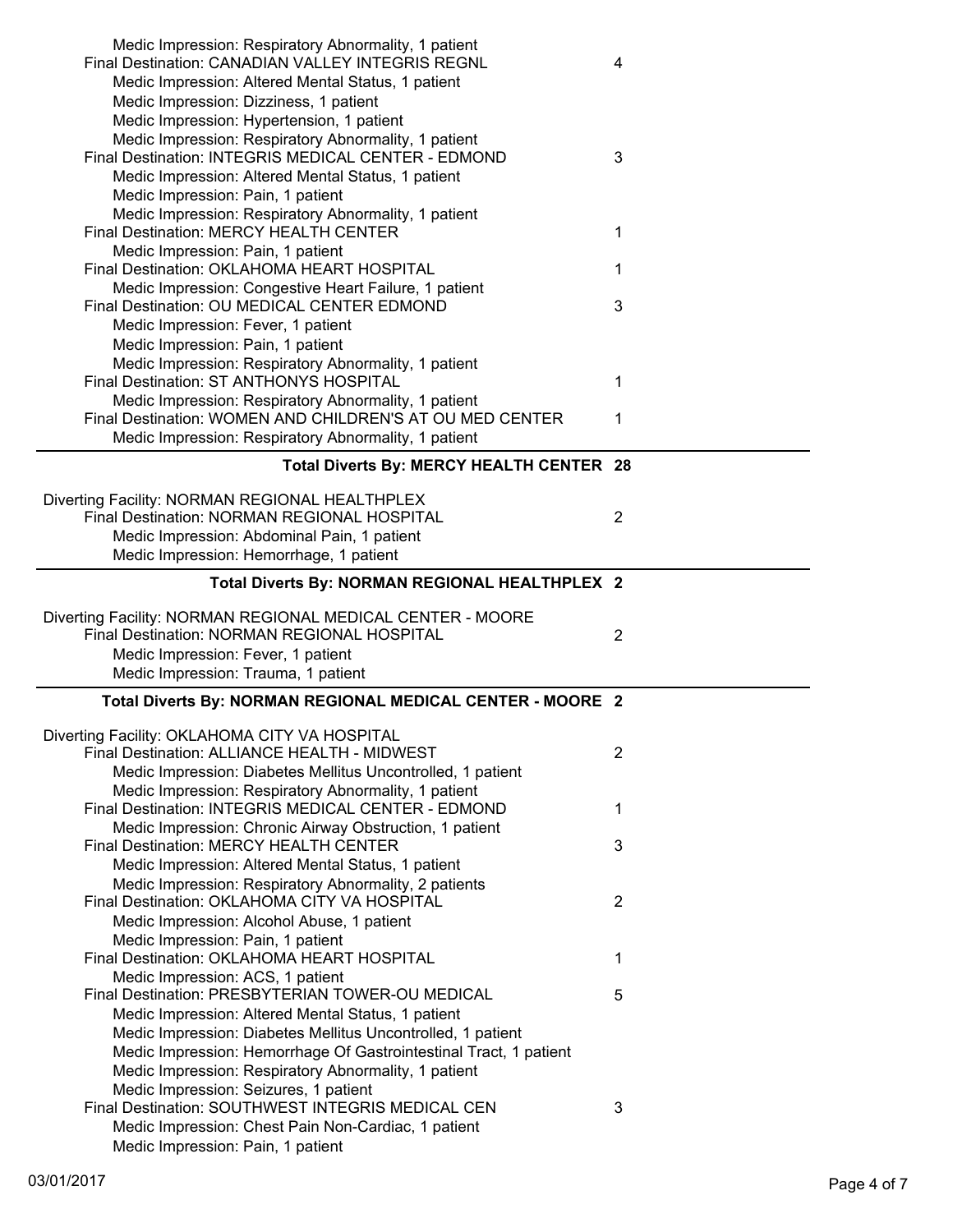| Medic Impression: Respiratory Abnormality, 1 patient                                               |                |
|----------------------------------------------------------------------------------------------------|----------------|
| Final Destination: ST ANTHONYS HOSPITAL                                                            | 5              |
| Medic Impression: ACS, 1 patient                                                                   |                |
| Medic Impression: Altered Mental Status, 1 patient                                                 |                |
| Medic Impression: Chest Pain Non-Cardiac, 1 patient                                                |                |
| Medic Impression: Chronic Airway Obstruction, 1 patient                                            |                |
| Medic Impression: Trauma, 1 patient                                                                |                |
| Total Diverts By: OKLAHOMA CITY VA HOSPITAL 22                                                     |                |
| Diverting Facility: OKLAHOMA HEART HOSPITAL                                                        |                |
| Final Destination: MERCY HEALTH CENTER                                                             | $\overline{2}$ |
| Medic Impression: Abdominal Pain, 1 patient                                                        |                |
| Medic Impression: CVA/TIA, 1 patient                                                               |                |
|                                                                                                    |                |
| Total Diverts By: OKLAHOMA HEART HOSPITAL 2                                                        |                |
| Diverting Facility: OKLAHOMA HEART HOSPITAL SOUTH                                                  |                |
| Final Destination: MERCY HEALTH CENTER                                                             | 1              |
| Medic Impression: Fever, 1 patient                                                                 |                |
| Final Destination: ST. ANTHONY HEALTHPLEX EAST                                                     | 1              |
| Medic Impression: Injury, 1 patient                                                                |                |
| Total Diverts By: OKLAHOMA HEART HOSPITAL SOUTH 2                                                  |                |
| Diverting Facility: OU MEDICAL CENTER EDMOND                                                       |                |
| Final Destination: PRESBYTERIAN TOWER-OU MEDICAL                                                   | 1              |
| Medic Impression: Seizures, 1 patient                                                              |                |
|                                                                                                    |                |
| Total Diverts By: OU MEDICAL CENTER EDMOND 1                                                       |                |
|                                                                                                    |                |
|                                                                                                    |                |
| Diverting Facility: PRESBYTERIAN TOWER-OU MEDICAL<br>Final Destination: ALLIANCEHEALTH - DEACONESS | 1              |
| Medic Impression: Pain, 1 patient                                                                  |                |
| Final Destination: BAPTIST INTEGRIS MEDICAL CENTER                                                 | 6              |
| Medic Impression: Abdominal Pain, 1 patient                                                        |                |
| Medic Impression: ACS, 1 patient                                                                   |                |
| Medic Impression: Diabetes Mellitus Uncontrolled, 1 patient                                        |                |
| Medic Impression: Fever, 1 patient                                                                 |                |
| Medic Impression: Trauma, 2 patients                                                               |                |
| Final Destination: MERCY HEALTH CENTER                                                             | 1              |
| Medic Impression: Pain, 1 patient                                                                  |                |
| Final Destination: OU MEDICAL CENTER EDMOND                                                        | 6              |
| Medic Impression: Altered Mental Status, 1 patient                                                 |                |
| Medic Impression: Congestive Heart Failure, 1 patient                                              |                |
| Medic Impression: Diabetes Mellitus Uncontrolled, 1 patient                                        |                |
| Medic Impression: Hemorrhage Of Gastrointestinal Tract, 1 patient                                  |                |
| Medic Impression: Nausea/Vomiting, 1 patient                                                       |                |
| Medic Impression: Syncope, 1 patient                                                               |                |
| Final Destination: SOUTHWEST INTEGRIS MEDICAL CEN                                                  | 3              |
| Medic Impression: ACS, 2 patients                                                                  |                |
| Medic Impression: Cardiac Arrest, 1 patient                                                        |                |
| Final Destination: ST ANTHONYS HOSPITAL                                                            | 6              |
| Medic Impression: Dizziness, 1 patient                                                             |                |
| Medic Impression: Psychosis, 1 patient                                                             |                |
| Medic Impression: Respiratory Abnormality, 2 patients                                              |                |
| Medic Impression: Syncope, 1 patient                                                               |                |
| Medic Impression: Trauma, 1 patient                                                                |                |

Diverting Facility: SOUTHWEST INTEGRIS MEDICAL CEN Final Destination: ALLIANCEHEALTH - DEACONESS 1